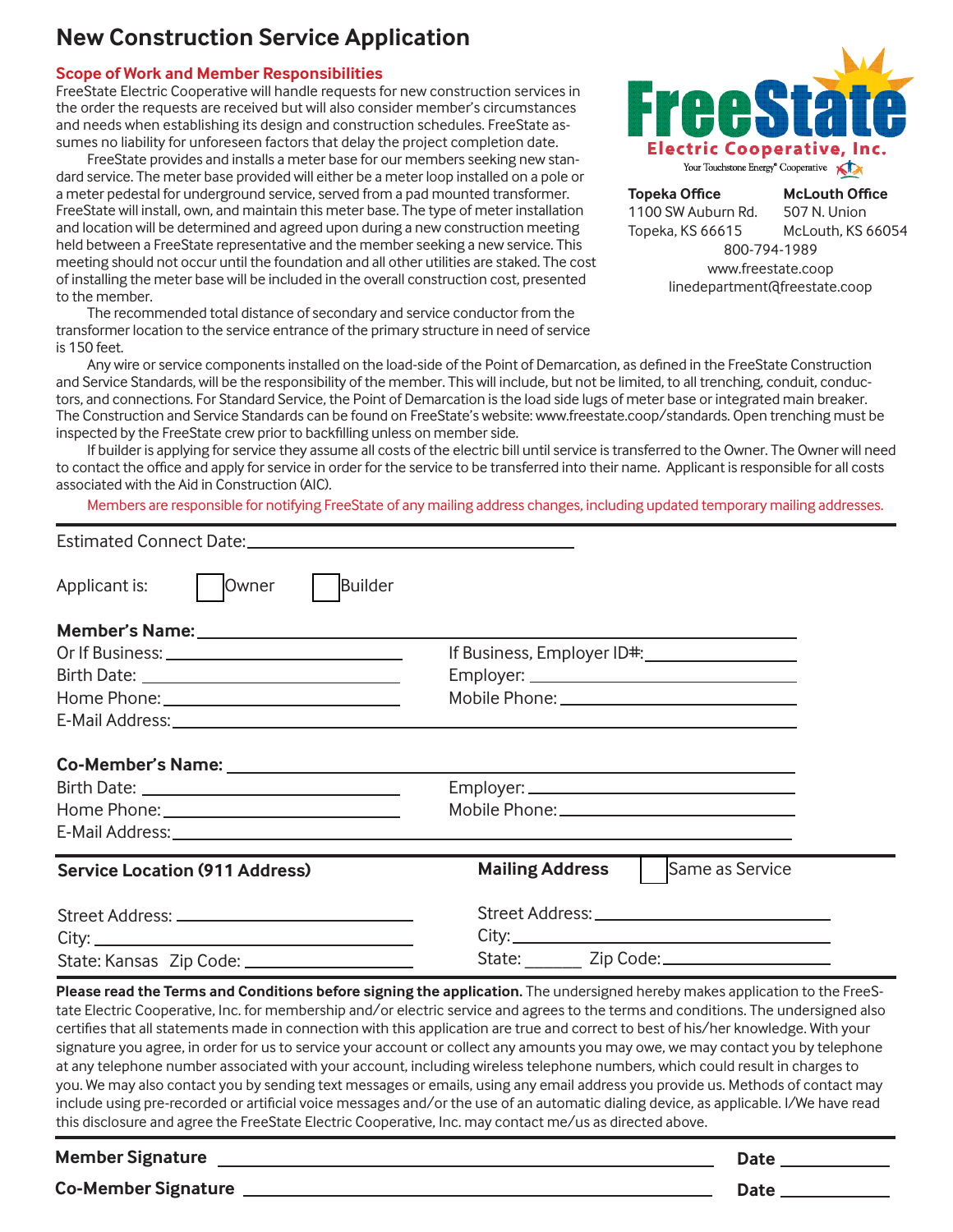### **TERMS & CONDITIONS**

KEEP FOR YOUR RECORDS. This section of the agreement DOES NOT need to be returned FreeState.

**FreeState offers a FREE app for account management. For information on how to download and use visit www.freestate.coop/usesmarthub**



**Topeka Office** 1100 SW Auburn Rd. Topeka, KS 66615 **McLouth Office** 507 N. Union McLouth, KS 66054 800-794-1989 www.freestate.coop linedepartment@freestate.coop

1) **MEMBERSHIP-**When this application is accepted by the Cooperative, it will constitute the Member's Membership**.**

2) **PAYMENT**-The Member will, when electric energy becomes available, purchase from the Cooperative all central station electric power and energy used on the premises described in this application, and will pay for such service at rates and terms which may be established or modified by the Board of Trustees as provided by law. The Member hereby gives written consent to the Cooperative to transfer to the Member's current service account, regardless of class, any unpaid balance owed for service received or costs incurred at this or any separate metering point, residence or location, regardless of the class of service received or when such service was received whether prior, concurrent, or successive.

3) **WIRING**-The Member shall cause his premises to be wired in conformance with the National Electrical Safety Code and all applicable governmental specifications.

4) **ADDITIONAL PROVISIONS**-The Member will, as a member of the Cooperative, comply with and be bound by, as though fully set out herein, the provisions of the Articles of Incorporation and Bylaws of the Cooperative, and any Rules and Regulations and Rate Schedules as may, from time to time, be adopted by the Cooperative.

5) **DELIVERY OF SERVICE**- Service to be furnished under this agreement is to be delivered and received at a mutually agreed point on the Member's premises described on the application. The point of delivery to the Member, otherwise known as the Point of Demarcation (POD), shall be defined in the Cooperative's Construction and Service Standards. For any circumstances for which a POD has not been defined, the Cooperative's meter and equip-<br>ment shall constitute the POD. The Member will own and maintain all poles, wires, equipment and other facili beyond the Point of Demarcation

6) **PERSONAL LIABILITY** -The Member, by becoming a member, assumes no personal liability or responsibility for any debts or liabilities of the Cooperative.

7) Security Deposit-The Cooperative may require the Member to provide credit information prior to rendering electric service. The Cooperative may also require at any time, upon proper notice, a cash security deposit in acc with the Cooperative's Rules and Regulations. Such deposit will bear interest and be refunded in accordance with those Rules and Regulations.

8) **Access-**The Cooperative will have the right of access to the Member's premises for the purpose of installing, reading, inspection, or repairing any meters, devices, and other equipment for any purpose incidental to the electrical service supplied to the Member.

9) Term-The acceptance of this application by the Cooperative shall constitute a binding agreement between the par-<br>ties hereto and shall continue in force from the date service is made available on month by month basis or term as may be agreed to, in writing, by the Member and the Cooperative, until canceled by at least (3) days notice given by the Member to the Cooperative, or by disconnection of the Member's service by the Cooperative.

10) **Succession**-This Agreement may be assigned by the Member only with the consent of the Cooperative, but shall be binding upon and inure to the benefit of the successors, legal representatives, heirs, devises, and assigns of the respective parties hereto.

11) **Waiver**-No representative, agent, or employee of the Cooperative shall have the power to amend, modify, alter, or waive, any of the provisions or terms of this contract or any of the general terms and conditions relating not herein contained. Any promises, agreements or representations made by any representative, agent or employee of the Coop- erative not herein set forth shall be void and have no effect.

12) **Compliance**-Failure on the part of the Member to accept service from the Cooperative, to comply with the Certifi-<br>cate of Incorporation, Bylaws, Rules and Regulations, or to carry out the terms and conditions of the c relieve the Member from the payments and conditions as set forth in this contract.

13) **Agent** – An individual named by the member who is allowed to conduct business on behalf of the member. The agent will have access to all account information. An agent is not a member of the cooperative, nor the owner of the account. The agent will not be sent information.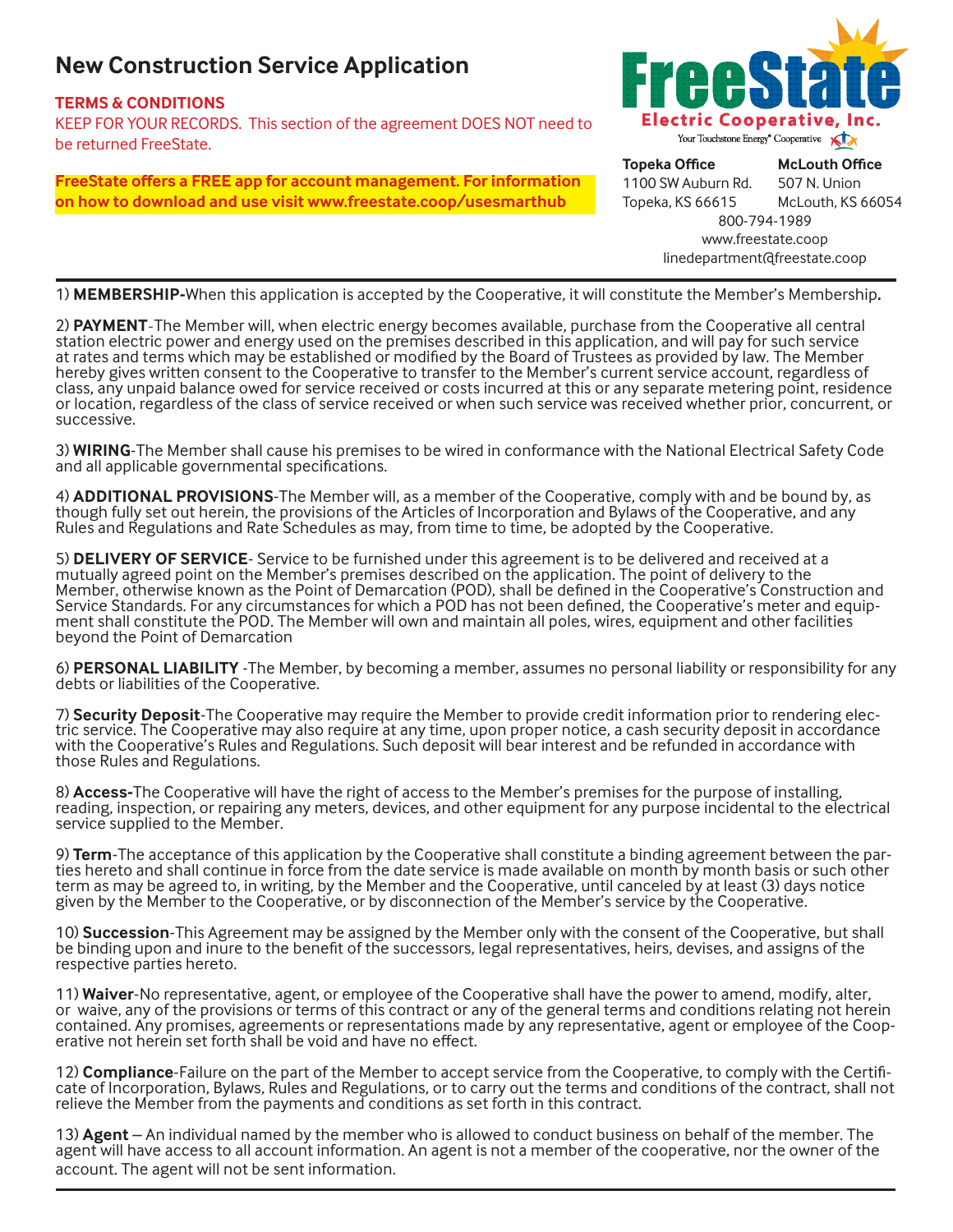| <b>New Construction Service Application</b><br><b>Service Location</b>                                                                                                                                                                                                                                                                                                                                                                                                                   | Freest<br><b>Electric Cooperative, Inc.</b><br>Your Touchstone Energy <sup>®</sup> Cooperative<br><b>Topeka Office</b><br><b>McLouth Office</b><br>1100 SW Auburn Rd. 507 N. Union<br>Topeka, KS 66615 McLouth, KS 66054                                                                                                        |
|------------------------------------------------------------------------------------------------------------------------------------------------------------------------------------------------------------------------------------------------------------------------------------------------------------------------------------------------------------------------------------------------------------------------------------------------------------------------------------------|---------------------------------------------------------------------------------------------------------------------------------------------------------------------------------------------------------------------------------------------------------------------------------------------------------------------------------|
|                                                                                                                                                                                                                                                                                                                                                                                                                                                                                          | 800-794-1989<br>www.freestate.coop<br>linedepartment@freestate.coop                                                                                                                                                                                                                                                             |
| <b>CURRENT RATING</b><br>200 amps (standard)<br>320 amps (additional charge)<br>More than 320 amps (additional charge)<br><b>OPTIONAL METER BASES (additional charge)</b><br>Double Throw<br>Mechanical Interlock<br><b>SERVICE REQUESTED</b> (check all that apply)<br>Overhead<br>$\Box$ Underground<br>$\Box$ Single Phase<br>Three Phase<br>Security Light<br>Surge Suppressor<br><b>VOLTAGE REQUIRED</b><br>$\Box$ 120/240 volts<br>240/480 volts<br>277/480 volts<br>120/208 volts | <b>TYPE OF USE</b><br><b>Business</b><br>$\Box$ Residence<br><b>Permanent Residence</b><br>Weekend/Vacation/Seasonal Home<br>Mobile or Modular Home<br><b>Water Well</b><br>Irrigation<br><b>RV</b><br><b>SERVICE INFORMATION (check all that apply)</b><br>Commercial Building: ______________Sq. ft.<br>Manufactured: Sq. ft. |
| <b>DESCRIPTION OF ELECTRICAL LOADS</b><br><b>HVAC Type</b><br>Electric                                                                                                                                                                                                                                                                                                                                                                                                                   | <b>Clothes Dryer</b><br>Electric                                                                                                                                                                                                                                                                                                |
| Gas or Propane<br>$\Box$ Heat Pump ________ Tons<br><b>Water Heater</b><br>Electric<br>Gas or Propane<br>On Demand                                                                                                                                                                                                                                                                                                                                                                       | Gas or Propane<br><b>Other Load</b><br>Welder KW<br>Compressor__________HP/KW<br>Heated Shop_________<br><b>KW</b><br><b>KW</b><br><b>Commercial</b><br>Number and size of motors                                                                                                                                               |